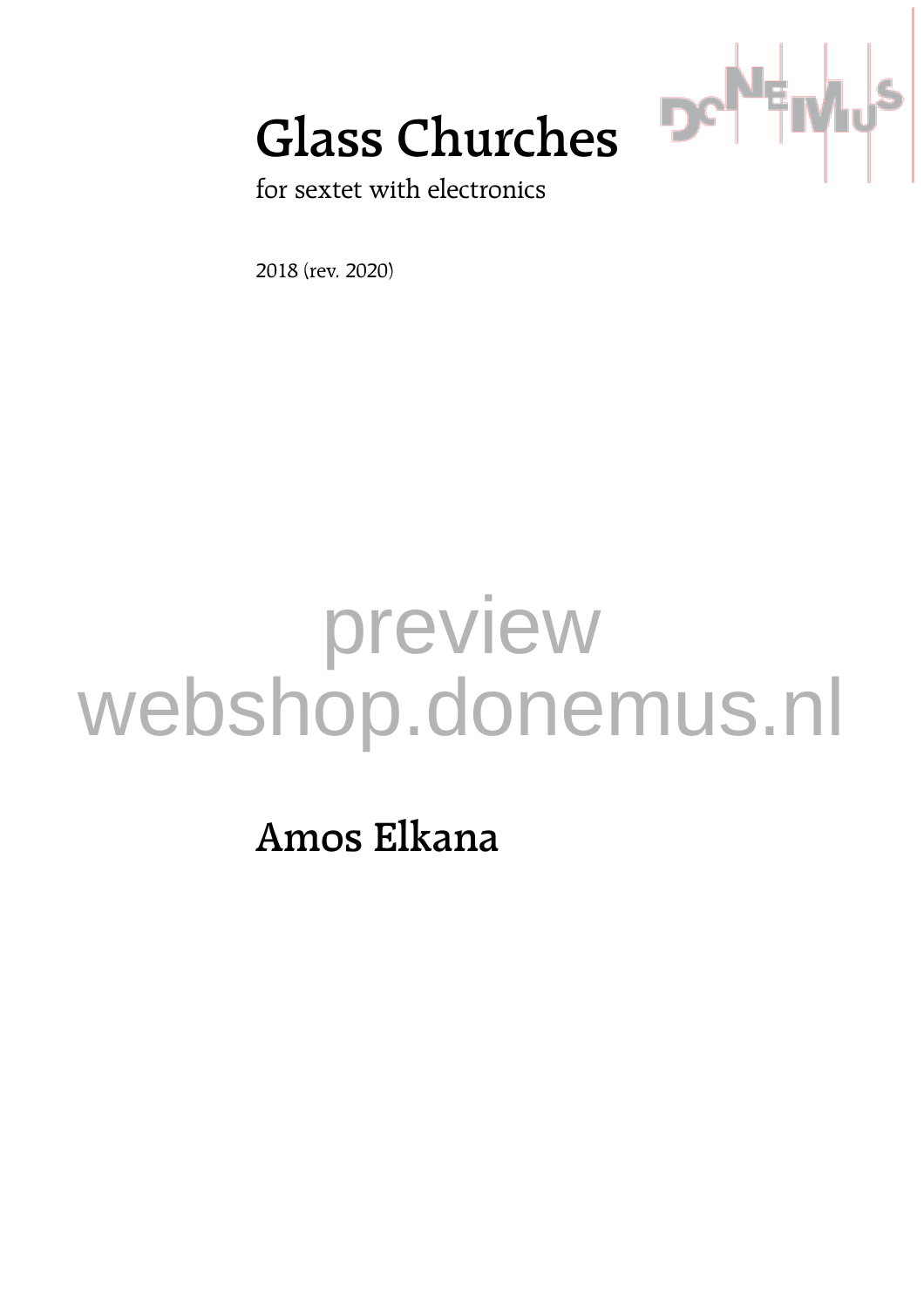

#### Commissioned by the **Israeli Music Festival**

**Scoring:** Piccolo, also Alto Flute Bass Clarinet in  $B^{\flat}$  , also Clarinet in  $B^{\flat}$ Bassoon Piano Violin Violoncello

#### **Performance Note:**

The structure of this piece is based on a complex series of numbers. In order to maintain the integrity of the structure, dashed bar-lines were added to show were sections begin and end. However, to make the score easier to read, it is written mostly in common time.

# preview webshop.donemus.nl

**Duration:** c. 12'

D 20396

Copyright © 2020 by **Stichting Donemus Beheer, Rijswijk**

All rights reserved

No part of this publication may be reproduced in any form by any electronic or mechanical means (including photocopying, recording or information storage and retrieval) without permission in writing from the publisher: Stichting Donemus Beheer, Rijswijk, The Netherlands

www.donemus.nl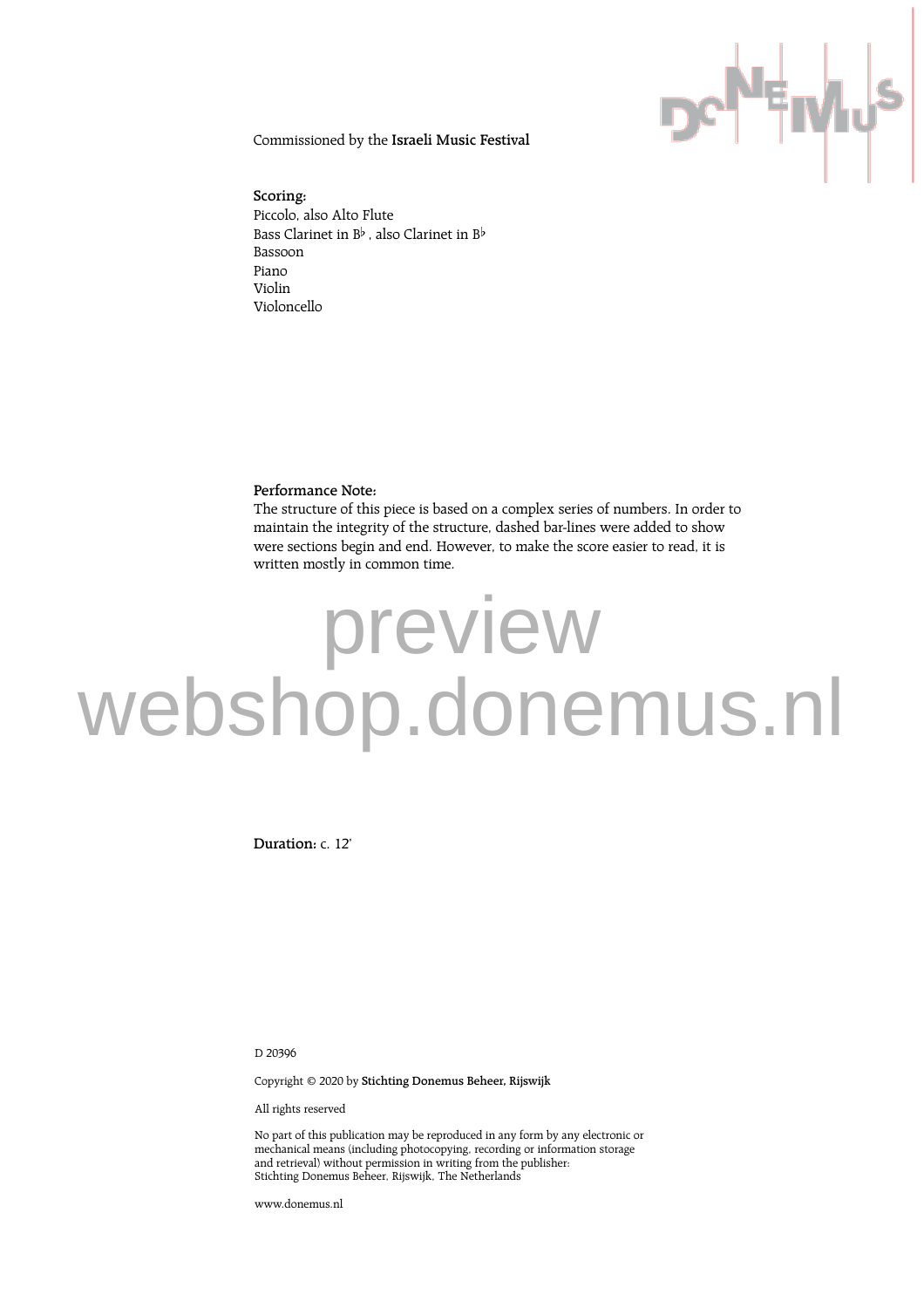#### **Pre-recorded text in electronic part**



#### **Part 1 – CHILDHOOD**

My parents were much older than usual parents are

My father was a Communist, a Zionist, a Jew. All the good things…

My mother came from Szeged from a Jewish merchant family and had an unbelievably beautiful contralto and wanted to become an opera singer

Was a great love affair. They got married and then they started working on me for 14 years The house in which lived was a typical, old fashioned, almost 19th century style salon. Music, culture, artists, literature…

#### **Part 2 – BEFORE THE WAR**

But then the Hungarians came and occupied northern Yugoslavia and my father was immediately arrested as a Jew, Zionist, Freemason, Communist.

He knew what was coming

He led the sports delegation to the Maccabia to Palestine in 1935, wanted to stay there having read Hitler, and my mother adamantly refused. She wrote him: "How can you be so cruel to take me and my 1 year old child to the desert?". So the foolish man came back.

#### **Part 3 – SHOA**

Then when the Nazis got into Hungry with full Hungarian participation, my father said, okay, they are going to take us, I don't know where, don't know what, come to this village and let's be together

And when the deportation started in June '44, we were deported from Battonya And on the way to Auschwitz when two of those cargo trains stopped, for some reason parallel, and people were screaming through the, not windows, through those, whatever, each other, "what do you know of that person?, what do you know of that person?", my mother who was standing (there was no sitting place) on one side of the wagon and I on the other, learned from people from Szeged that my grandmother and the two aunts committed suicide on my birthday, 16th of June '44, thinking that they would never see the darling child again.

We were taken to Ausc<sup>t</sup> with. Not ea ly use nt and do Auschwitz because the gas chambers were  $\alpha$  verworked, and  $\gamma$  are kept us sort of queuing up. a en 01/080 wit : 1 ot ez ly 11se nl and d<br>a en 01/080 wit : 1 ot ez ly 11se nl and d<br>a ere c ve wo ked and / ney k pt us sc 7 0 / ju<br>a a started the Misner

But then the allies started the carpet bombardments of German and Austrian cities. So we were taken to Floridsdorf in Vienna

We were housed, so to speak, in ombed out schools, taken out every morning to clean up the rubbles, got back, wice  $b$  ombed out with fire  $b$  ombed on the first ing but somehow urvive! We were housed, so to speak, in ombed out schools. taken out every morning to clean up<br>the rub le ., go b ck, wice om equal to the rub in the lome state of the run in the lome of out with the run state of the run in the lo

Then in April 44 hey decided, the Nazis, it's finished, we should go back back to Auschwitz to be killed and they started the famous death marches.

And when we had to go my father forbid me to take my collection of glass churches and I don't remember ever in my life hating anybody as much as I hated him then.

We started the death march and both women, my mother and the other family's mother, literally couldn't march, what was the reason I don't know, so it was clear that if we don't go along with the convoy we will be shot

We stood aside, SS came up to us and said "look the Russian army is very close, if you write down my name and my number and you testify that I was a good one, I won't shoot you".

#### **Part 4 – ESCAPE**

Then we hid in a barn for a month, until the Russians really came, in a village north of Vienna called Spillern

In the same barn were some Ukrainians, they took the women, they allowed us to stay and the women were every night with them

There was no food so the 14 year old girl and I left the barn at night and we stole, as far as I remember, from garbage cans potato peels and these kind of things on which we lived for a month but we survived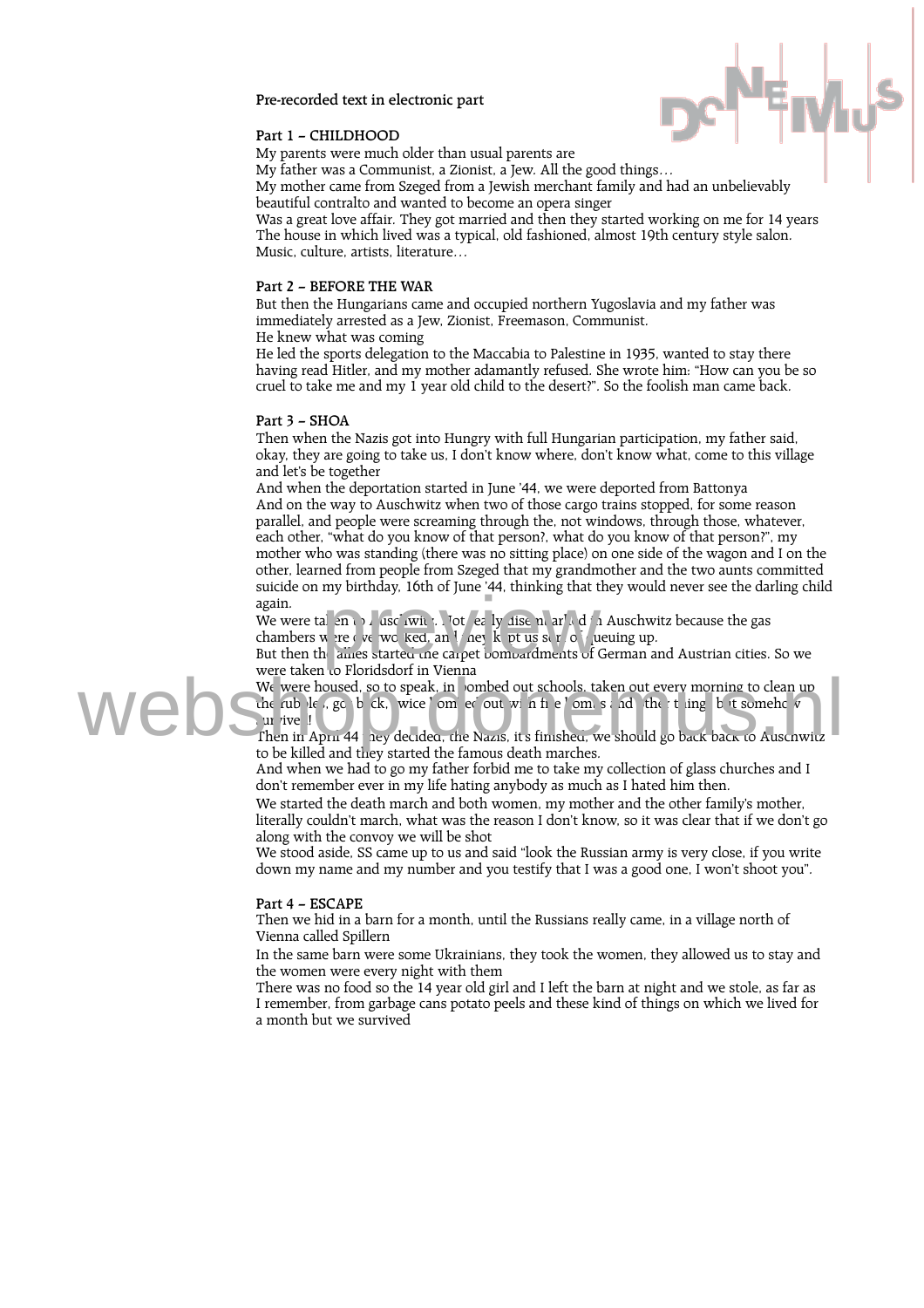

### preview webshop.donemus.nl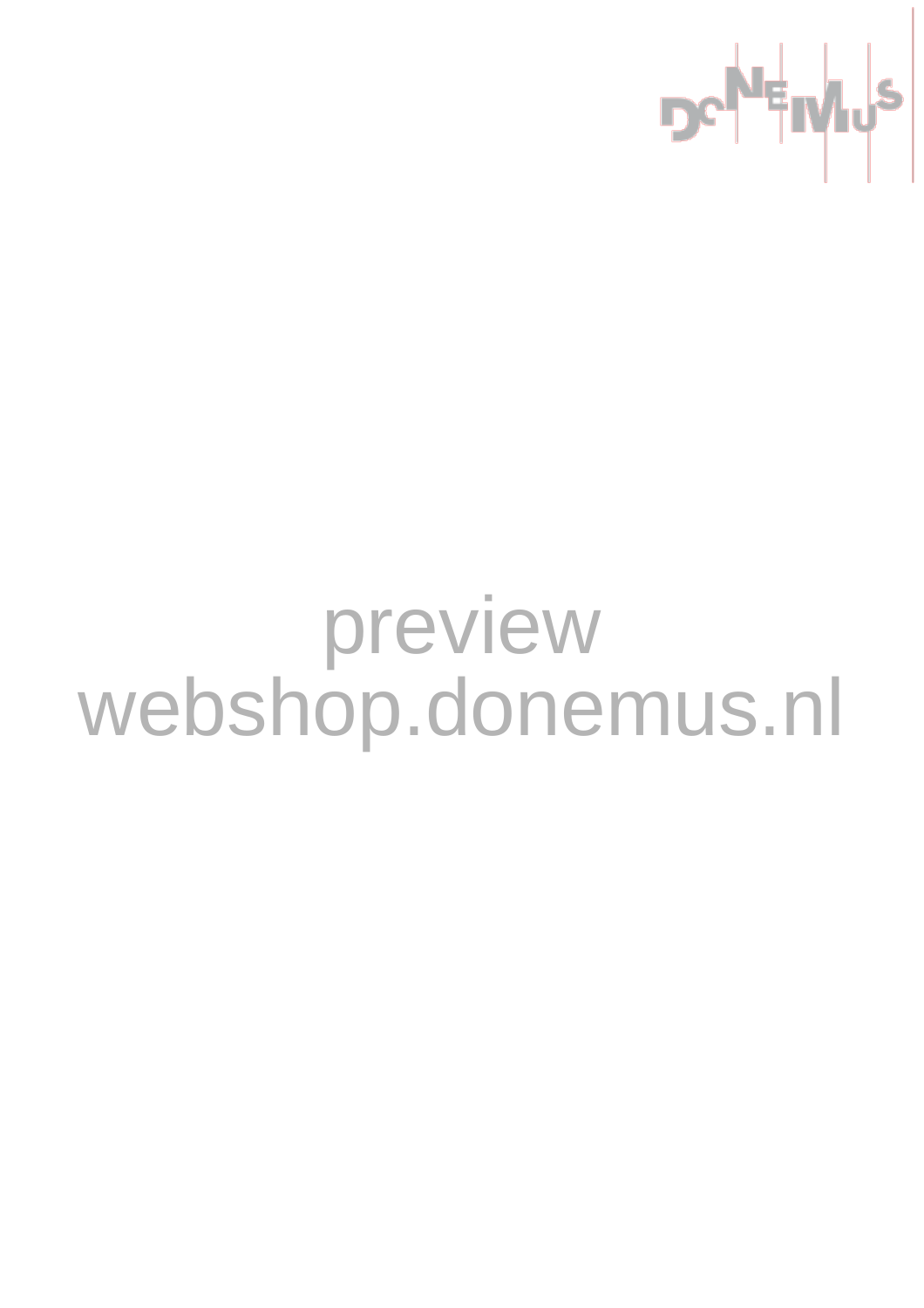SCORE IN C

**Glass Churches** *in memory ofmy father Yehuda Elkana*





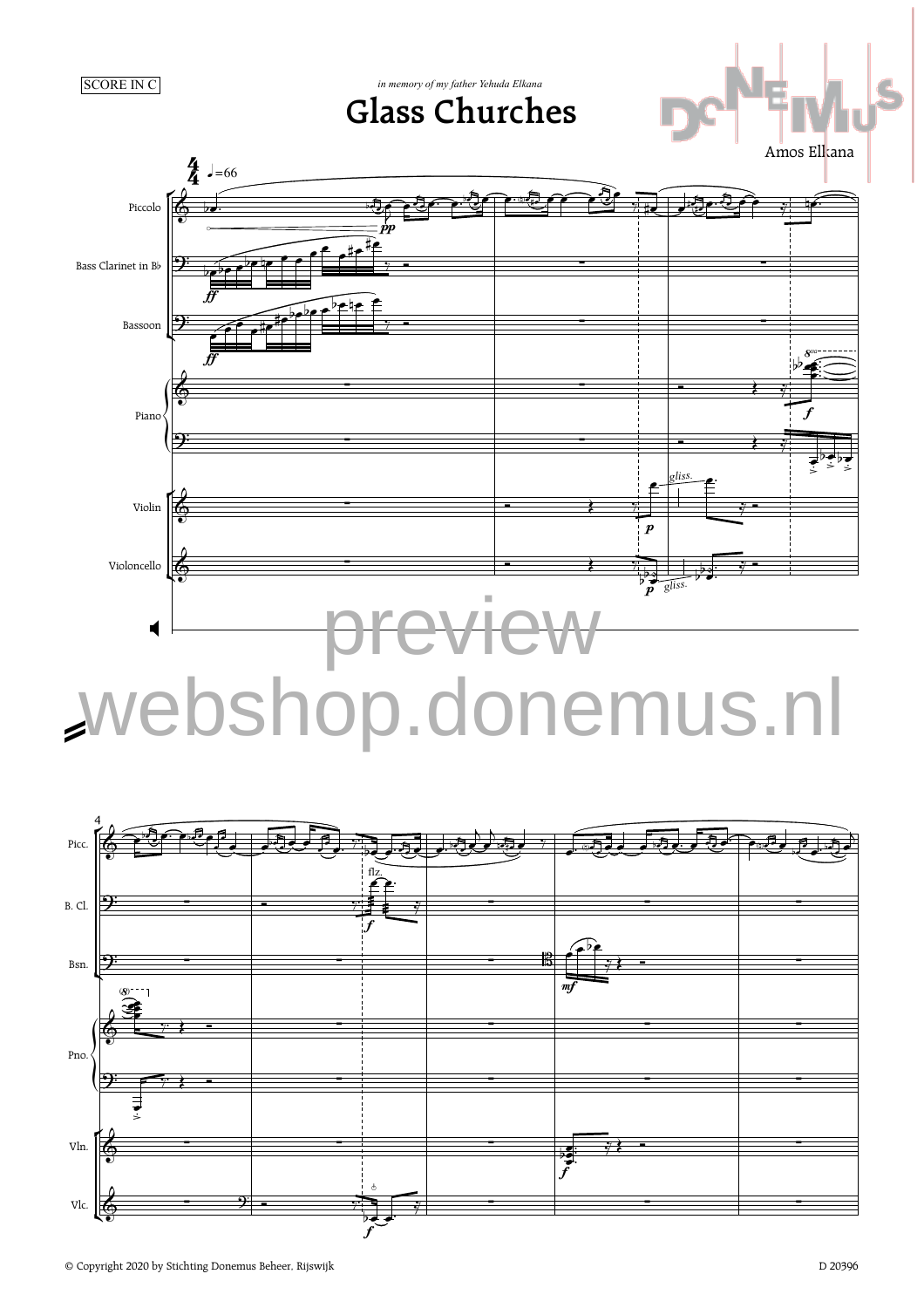



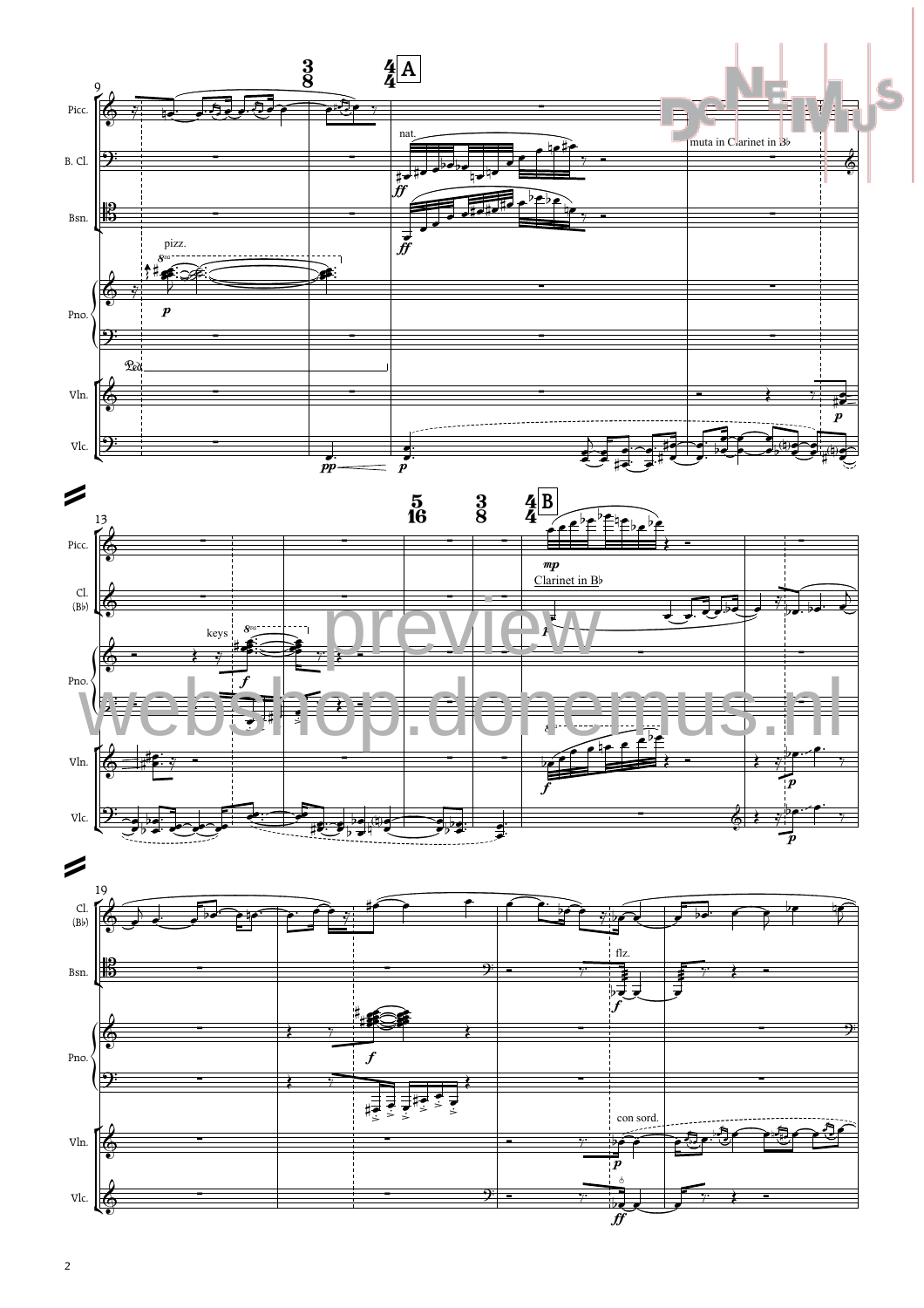

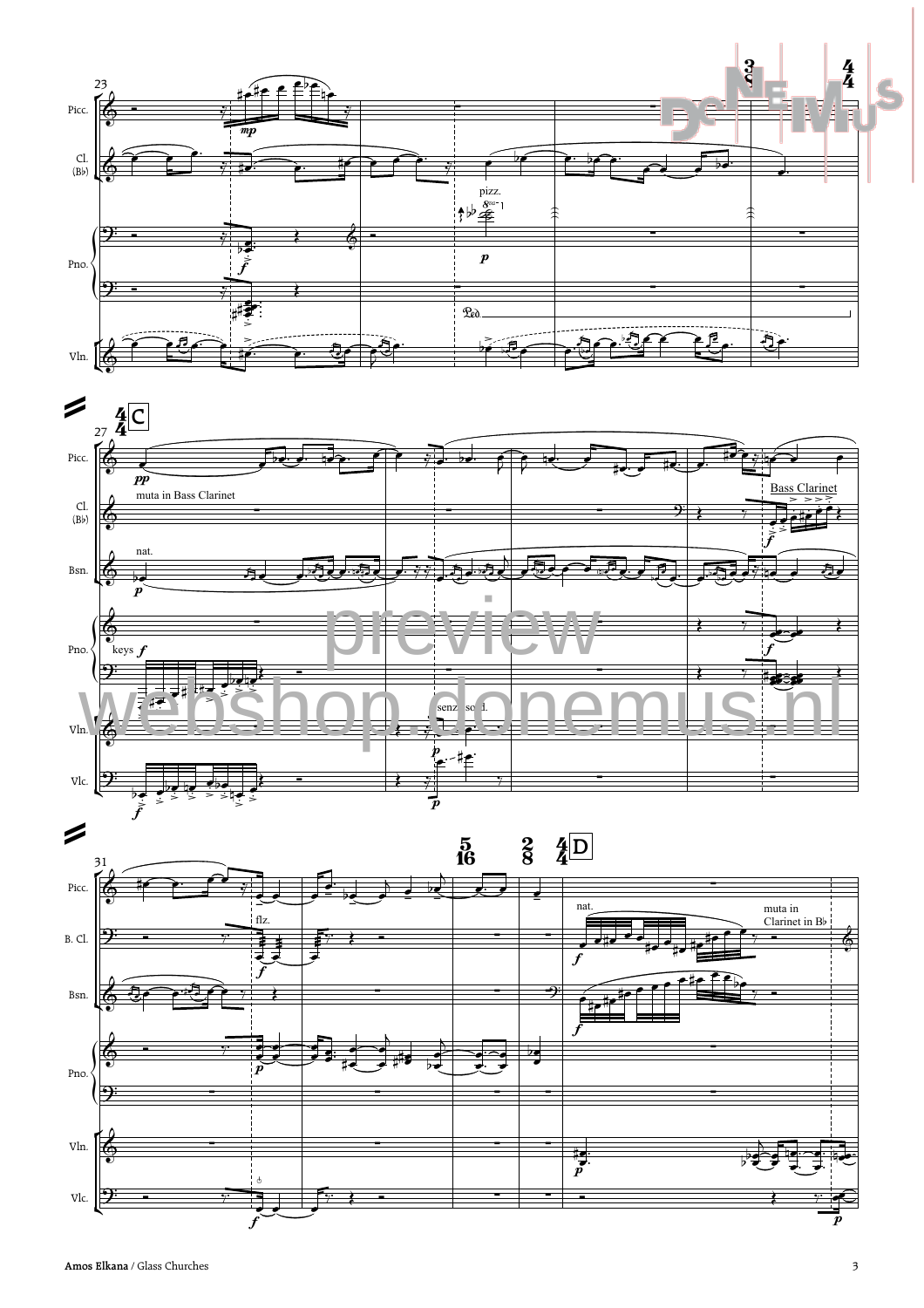